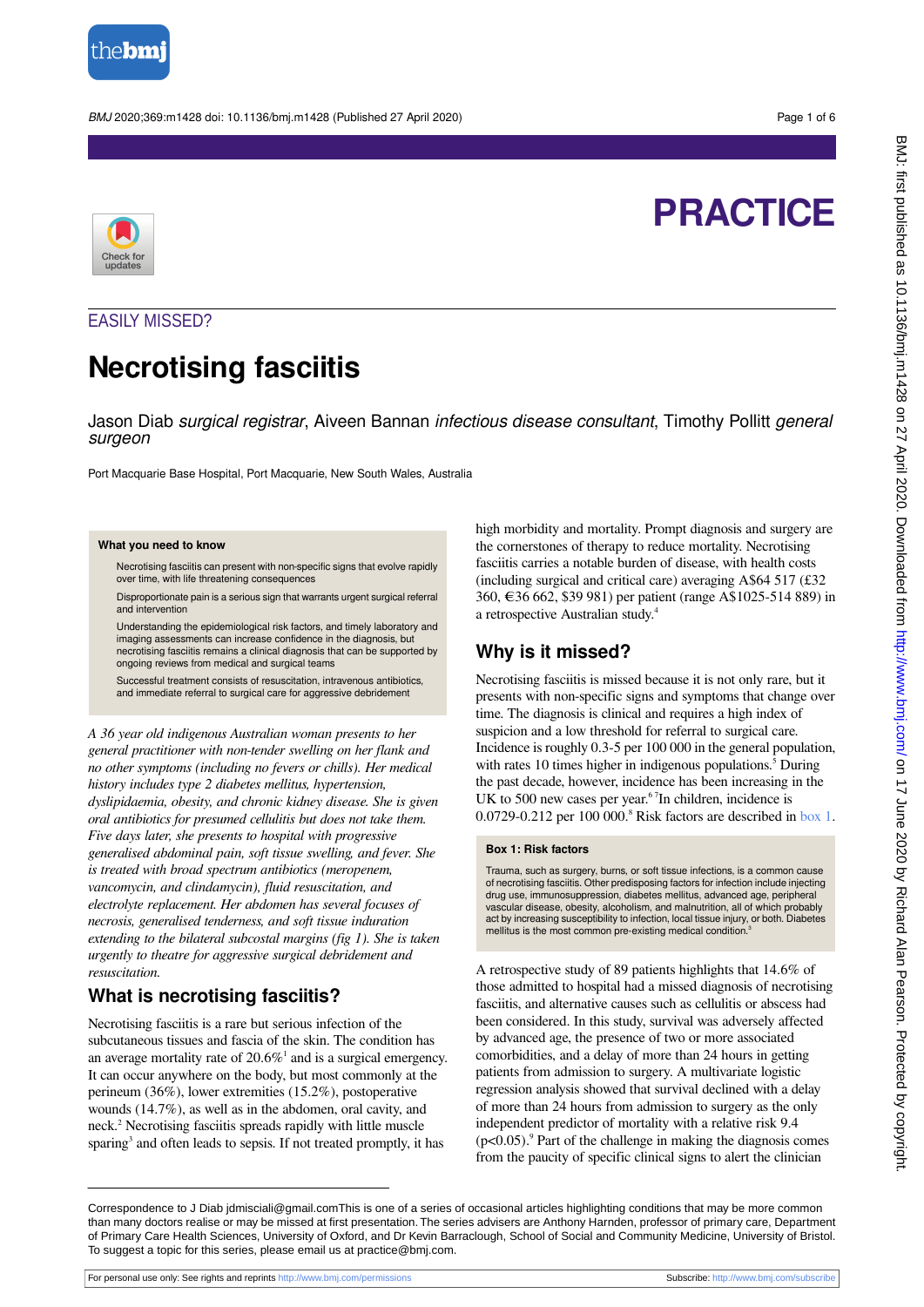that a patient definitively has necrotising fasciitis. Early signs include local erythema and swelling, myalgias, and abdominal pain, which can mimic other soft tissue infections. In children, viral illnesses are more common and may present with the same non-specific signs and symptoms. Further, in many cases, common systemic signs, such as fever and tachycardia, are initially absent. The timing of onset for the antecedent symptoms can be hours to seven days (mean two days), but once the diagnosis is made, the evolution of signs can be rapid.<sup>10</sup> The classic findings of gas gangrene with crepitus and skin necrosis are relatively late signs, and septic shock has a poor prognosis by this stage. The disease can progress swiftly without specific signs to reflect the underlying pathophysiological process and progression of disease ([box 2\)](#page-1-0).<sup>12</sup>

#### <span id="page-1-0"></span>**Box 2: Pathogenesis of necrotising fasciitis**

Necrotising fasciitis can be sub-classified by pathogens with variable presentations: type 1 (polymicrobial) is the most common, type 2 (beta<br>haemolytic *Streptococcus pyogenes*, monomicrobial), type 3 (*Clostridium* species and Gram negative bacteria), and type 4 (fungal).<sup>11</sup>

- The underlying pathogenesis reflects the evolution of clinical signs over time: **•** The subcutaneous infection spreads from either a breach in the soft tissue or haematogenous spread causing erythema and swelling mimicking a soft tissue infection
	- **•** The pathogen then spreads along the horizontal planes, with infarction of the nutrient vessels and nerves, leading to induration and disproportionate pain
	- **•** Finally, the infarction leads to oedematous changes in compartments, forming haemorrhagic bullae and then the appearance of gas gangrene

# **How is it diagnosed?**

#### **Clinical**

Necrotising fasciitis is a clinical diagnosis with symptoms and signs that change rapidly over time. Patients with the condition often present in the emergency setting with swelling (75%), pain (72.9%), and erythema (66.3%).<sup>310</sup> Initially, many patients present without fever, tachycardia, or rigors and may appear to have common soft tissue infections, such as cellulitis.<sup>9</sup> The presence of multiple risk factors, including diabetes mellitus and immunosuppression, have been strongly associated with necrotising fasciitis, particularly in the urogenital region (Fournier's gangrene), and warrant early surgical referral.<sup>13</sup> The classic skin changes of cutaneous necrosis and gas gangrene—along with fever, tachycardia, and other signs of septic shock—often occur later, with severe pain preceding their presentation. A retrospective study of 22 patients noted that palpation of apparently unaffected adjacent skin is more painful for patients with necrotising fasciitis compared with clinically affected skin in cellulitis.<sup>14</sup> Despite limited data on sensitivity and specificity for the diagnosis, pain disproportionate to what would be expected in a superficial soft tissue infection remains a surgical hallmark for consideration of necrotising fasciitis and requires prompt surgical referral and evaluation. In the interim, periodic monitoring of the patient should include serial vital signs and serial physical examination, particularly with respect to pain. To achieve diagnostic acuity in the context of classic signs, a high index of suspicion with urgent surgical consultation should be considered early for patients with erythema, haemodynamic instability, and disproportionate pain during palpation of the affected site. In the absence of well documented positive predictive values or relative risk factors for presenting clinical symptoms and physical exam findings, [table 1](#page-3-0) represents pooled findings from case series of necrotising fasciitis in the literature.<sup>3 10 14</sup>

### **Investigations**

The Laboratory Risk Indicator for Necrotising Fasciitis (LRINEC) scoring system is an adjunct tool that may help to identify patients at high risk for necrotising fasciitis when severe soft tissue infection is suspected.<sup>15</sup> LRINEC uses a numeric score to predict the likelihood of the condition compared with other soft tissue infections based on biochemical results. While LRINEC scores must always be considered in the context of the overall clinical presentation, patients with scores greater than or equal to 6 should be considered to have necrotising fasciitis (93% sensitive, 94% specific).<sup>16</sup> A LRINEC score of 0, however, cannot rule out necrotising fasciitis in a patient with clinical diagnosis of the disease.<sup>17</sup>

If readily available, imaging can support the diagnosis of necrotising fasciitis when the clinical diagnosis is unclear, but it must not delay surgical referral in the context of suspected septic shock or multiple high risk factors. The radiological test of choice is computed tomography. A retrospective case series showed that computed tomography is superior to plain radiography in identifying soft tissue inflammation with or without gas, yielding 100% sensitivity, 98% specificity, 76% positive predictive value, and 100% negative predictive value for necrotising fasciitis.<sup>15</sup> Magnetic resonance imaging also has a high sensitivity, but is often not accessible in the emergency setting.<sup>18</sup> Clinical judgment, serial examinations, and early discussion of suspected cases across multidisciplinary teams are key to confirming diagnosis.

## **How is it managed?**

Management of necrotising fasciitis requires an integrated multidisciplinary approach across medical and surgical disciplines to deliver immediate resuscitation, intravenous antibiotics, and early surgical referral. The mainstay of treatment is surgical management with aggressive debridement, which should be performed as soon as practically possible after immediate resuscitation.<sup>19</sup> A systematic review and meta-analysis showed that mortality was statistically significantly lower for surgery within 12 hours (19%) after presentation compared with surgical treatment delayed by more than 12 hours (34%) (odds ratio 0.41, 95% confidence interval 0.27 to 0.61,  $P<0.01$ ).<sup>1</sup> To control infection, vigilant debridement to healthy tissue is necessary after primary surgery, with further surgical exploration after 24-48 hours, and repeated as necessary. In parallel, promptly start broad spectrum antibiotic coverage for Gram positive cocci, facultative anaerobic Gram negative rods, and anaerobes, in consultation with infectious diseases specialists.

### **Case resolution**

Our patient's LRINEC score was 8 on admission. Her test results are in [table 2.](#page-4-0)

Culture swabs grew meticillin resistant *Staphylococcus aureus* and group B streptococcus. Three necrotic abscesses in the suprapubic region were identified as the source of infection. Extensive debridement from the initial source extended towards the subcostal margins and deep to the rectus sheath until healthy tissue was identified  $(fig 1)$  $(fig 1)$ . The patient had multiple debridements and procedures, with a long length of hospital stay before returning home.

#### **How patients were involved in this article**

The case described in this article is based on a patient who provided consent for the use of images and permission to publish the story.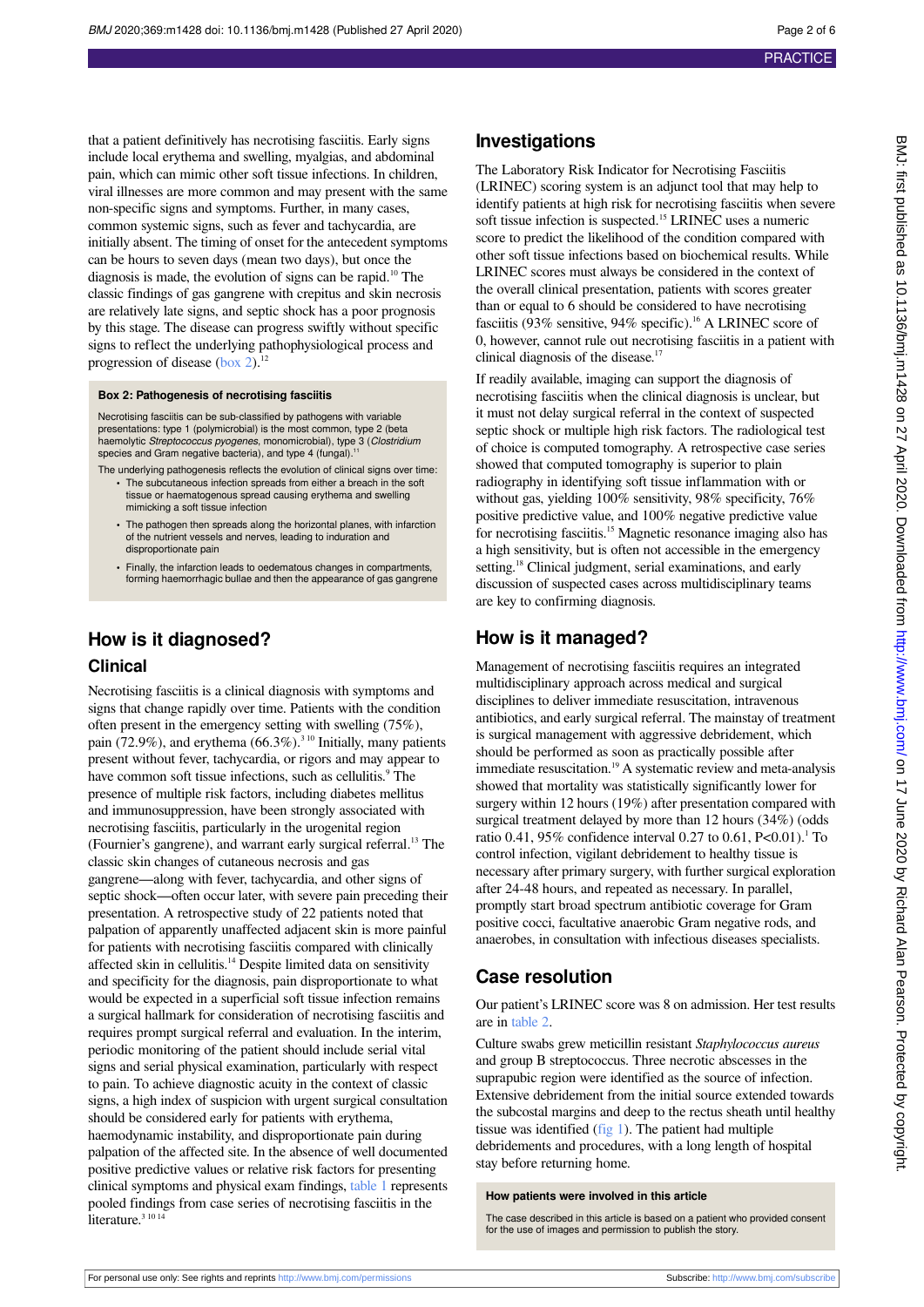#### **Education into practice**

Consider the last time a patient presented with soft tissue infection that may have had suspicious clinical findings. How would you alter your management approach when discussing with medical, surgical, and intensivist disciplines?

#### **How this article was made**

The article was based on a real case, which prompted an audit of our education and management across disciplines. We conducted an extensive literature search using search terms "necrotising fasciitis" and "soft tissue infections" in databases (PubMed, Embase, Cochrane) to appreciate current findings. Using our own data and the literature, we presented the findings to our team, which included members with extensive experience in medical and surgical disciplines. Our focus was to highlight the take-home message of early surgical referral, with an appreciation of the surgical hallmark of disproportionate pain.

Patient consent obtained.

Provenance and peer review: commissioned, based on an idea from the author; externally peer reviewed.

**Competing interests**The BMJ has judged that there are no disqualifying financial ties to commercial companies. The authors declare the following other interests: none.

Further details of The BMJ policy on financial interests are here: https://www.bmj. com/about-bmj/resources-authors/forms-policies-and-checklists/declarationcompeting-interests

- 1 Nawijn F, Smeeing DPJ, Houwert RM, Leenen LPH, Hietbrink F. Time is of the essence when treating necrotizing soft tissue infections: a systematic review and meta-analysis. World J Emerg Surg 2020;15:4. PubMed 10.1186/s13017-019-0286-6
- 2 Elliott DC, Kufera JA, Myers RA. Necrotizing soft tissue infections. Risk factors for mortality and strategies for management.Ann Surg 1996;224:672-83. PubMed 10.1097/00000658-199611000-00011
- 3 Wilson B. Necrotizing fasciitisAm Surg 1952;18:416-31.
- 4 Widjaja AB, Tran A, Cleland H, Leung M, Millar I. The hospital costs of treating necrotizing fasciitis. ANZ J Surg 2005;75:1059-64. PubMed 10.1111/j.1445-2197.2005.03622.x
- 5 Bocking N, Matsumoto CL, Loewen K, etal High incidence of invasive group A streptococcal infections in remote indigenous communities in Northwestern Ontario, Canada.Open Forum Infect Dis 2016;4:ofw243. PubMed 10.1093/ofid/ofw243
- 6 Das DK, Baker MG, Venugopal K. Increasing incidence of necrotizing fasciitis in New Zealand: a nationwide study over the period 1990 to 2006.J Infect 2011;63:429-33. PubMed 10.1016/j.jinf.2011.07.019
- 7 Hasham S, Matteucci P, Stanley PR, Hart NB. Necrotising fasciitis. BMJ 2005;330:830-3. PubMed 10.1136/bmj.330.7495.830
- 8 Eneli I, Davies HD. Epidemiology and outcome of necrotizing fasciitis in children: an active surveillance study of the Canadian Paediatric Surveillance Program. J Pediatr 2007;151:79-84. PubMed 10.1016/j.jpeds.2007.02.019
- 9 Wong CH, Chang HC, Pasupathy S, Khin LW, Tan JL, Low CO. Necrotizing fasciitis: clinical presentation, microbiology, and determinants of mortality.*J Bone Joint Surg Am* 2003;85:1454-60. PubMed 10.2106/00004623-200308000-00005
- 10 Bisno AL, Cockerill FR3rd, Bermudez CT. The initial outpatient-physician encounter in group A streptococcal necrotizing fasciitis.Clin Infect Dis 2000;31:607-8. PubMed 10.1086/313980
- 11 Morgan MS. Diagnosis and management of necrotising fasciitis: a multiparan approach.J Hosp Infect 2010;75:249-57. PubMed 10.1016/j.jhin.2010.01.028
- 12 Childers BJ, Potyondy LD, Nachreiner R, etal . Necrotizing fasciitis: a fourteen-year retrospective study of 163 consecutive patientsAm Surg 2002;68:109-16.
- 13 Singh A, Ahmed K, Aydin A, Khan MS, Dasgupta P. Fournier's gangrene. A clinical review.Arch Ital Urol Androl 2016;88:157-64. PubMed 10.4081/aiua.2016.3.157
- 14 Wang YS, Wong CH, Tay YK. Staging of necrotizing fasciitis based on the evolving cutaneous features.Int J Dermatol 2007;46:1036-41. PubMed
- 10.1111/j.1365-4632.2007.03201.x<br>15 Martinez M, Peponis T, Hage A, etal. The role of computed tomography in the diagnosis<br>15 of necrotizing soft tissue infections. World J Surg 2018;42:82-7. PubMed 10.1007/s00268-017-4145-x
- 16 Wong CH, Khin LW, Heng KS, Tan KC, Low CO. The LRINEC (Laboratory Risk Indicator for Necrotizing Fasciitis) score: a tool for distinguishing necrotizing fasciitis from other soft tissue infections.Crit Care Med 2004;32:1535-41. PubMed 10.1097/01.CCM.0000129486.35458.7D
- 17 Wilson MP, Schneir AB. A case of necrotizing fasciitis with a LRINEC score of zero: clinical suspicion should trump scoring systems. J Emerg Med 2013;44:928-31. PubMed 10.1016/j.jemermed.2012.09.039
- 18 Zacharias N, Velmahos GC, Salama A, etal. Diagnosis of necrotizing soft tissue infections by computed tomography. Arch Surg 2010;145:452-5. PubMed 10.1001/archsurg.2010.50
- 19 Bilton BD, Zibari GB, McMillan RW, Aultman DF, Dunn G, McDonald JC. Aggressive surgical management of necrotizing fasciitis serves to decrease mortality: a retrospective study. Am Surg 1998;64:397-400.

Published by the BMJ Publishing Group Limited. For permission to use (where not already granted under a licence) please go to [http://group.bmj.com/group/rights-licensing/](http://group.bmj.com/group/rights-licensing/permissions) [permissions](http://group.bmj.com/group/rights-licensing/permissions)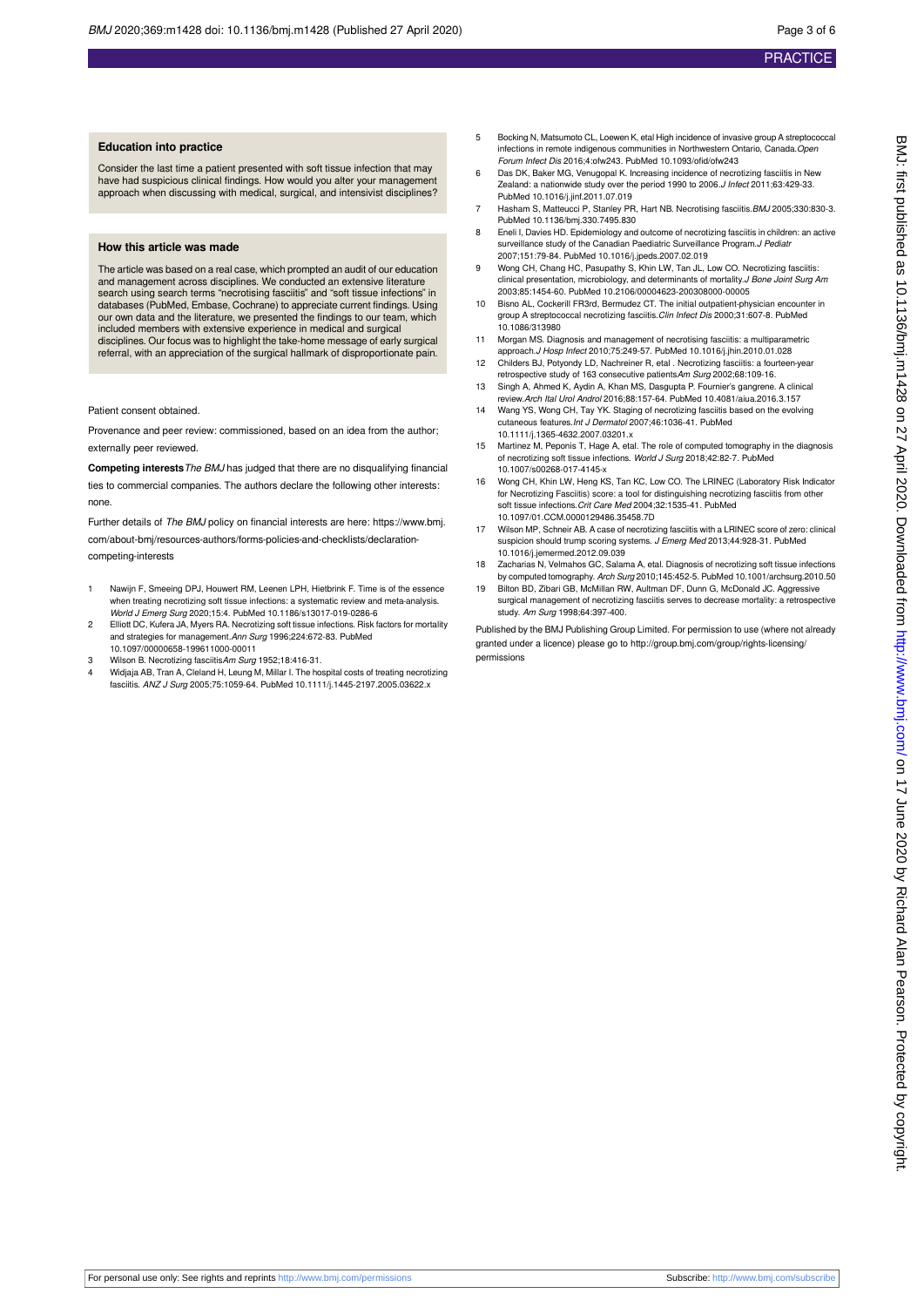4 of 6

# **Tables**

<span id="page-3-0"></span>

| Table 1 The evolving clinical findings of necrotising fasciitis |                                                                                |               |  |  |  |  |  |  |
|-----------------------------------------------------------------|--------------------------------------------------------------------------------|---------------|--|--|--|--|--|--|
| <b>General findings</b>                                         | <b>Early findings</b>                                                          | Late findings |  |  |  |  |  |  |
| Fevers                                                          | Disproportionate pain on palpation of the site Haemorrhagic bullae or blisters |               |  |  |  |  |  |  |
| Tachycardia                                                     | Hypoesthesia at site                                                           | Crepitus      |  |  |  |  |  |  |
| Delirium                                                        | Erythema                                                                       | Gas gangrene  |  |  |  |  |  |  |
| Tachypnoea                                                      | Swelling                                                                       | Skin necrosis |  |  |  |  |  |  |
| Decreased urine output                                          | Warm skin                                                                      |               |  |  |  |  |  |  |
| Influenza-like symptoms                                         |                                                                                |               |  |  |  |  |  |  |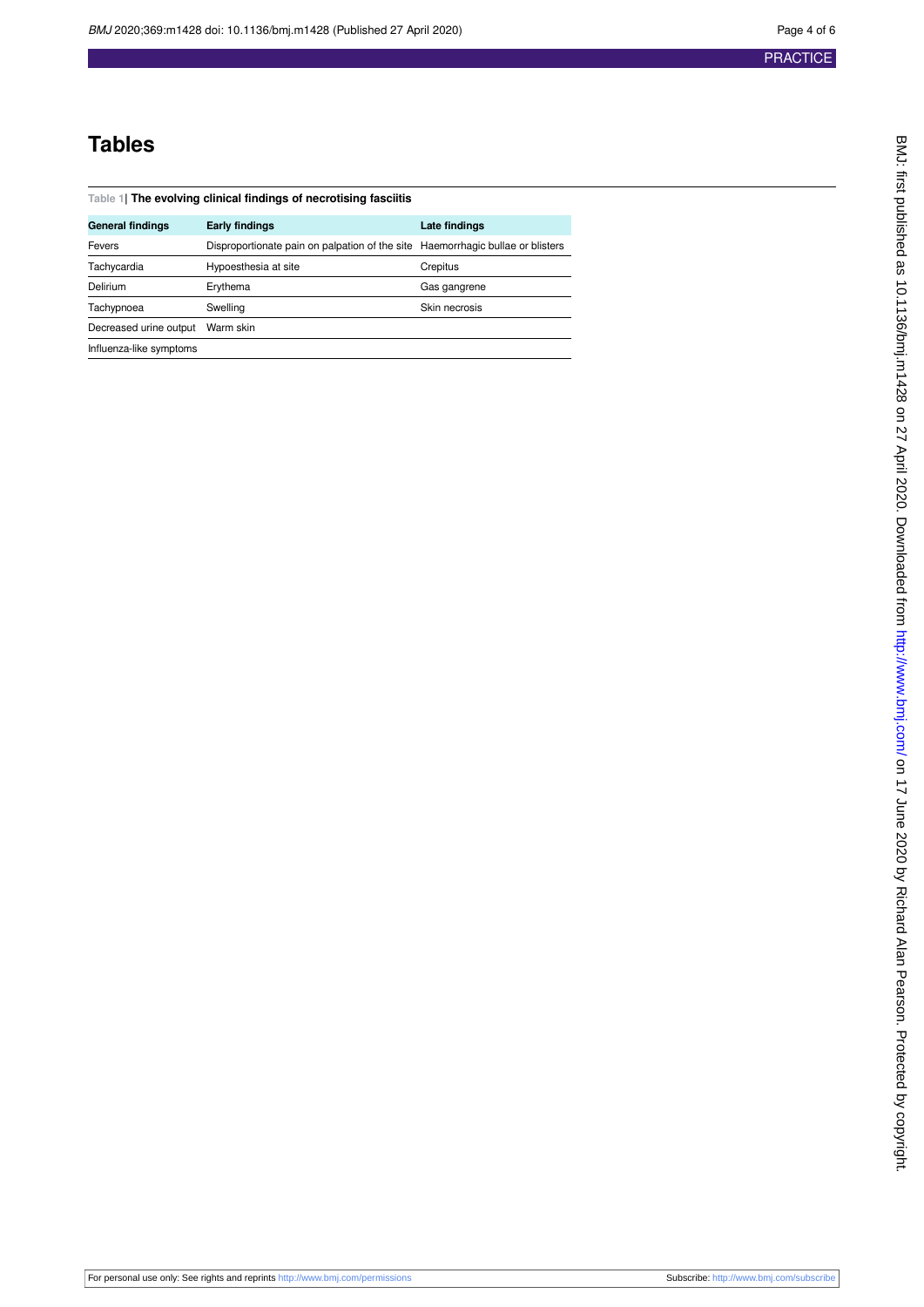5 of 6

#### <span id="page-4-0"></span>**Table 2| Test results on admission**

| Test        | Result                                                      |  |  |  |
|-------------|-------------------------------------------------------------|--|--|--|
| Venous pH   | 7.15                                                        |  |  |  |
| Potassium   | $2.4$ mmol/L                                                |  |  |  |
| Bicarbonate | $19 \text{ mmol/l}$                                         |  |  |  |
| Glucose     | 27 mmol/L                                                   |  |  |  |
|             | White blood cell count $25.4 \times 10^9$ /L (neutrophilia) |  |  |  |
| Haemoglobin | 111 $q/L$                                                   |  |  |  |
| Sodium      | $140$ mmol/L                                                |  |  |  |
| Creatine    | 124 umol/L                                                  |  |  |  |

|  | For personal use only: See rights and reprints http://www.bmj.com/permissions |  |  |  |  |  |  |
|--|-------------------------------------------------------------------------------|--|--|--|--|--|--|
|--|-------------------------------------------------------------------------------|--|--|--|--|--|--|